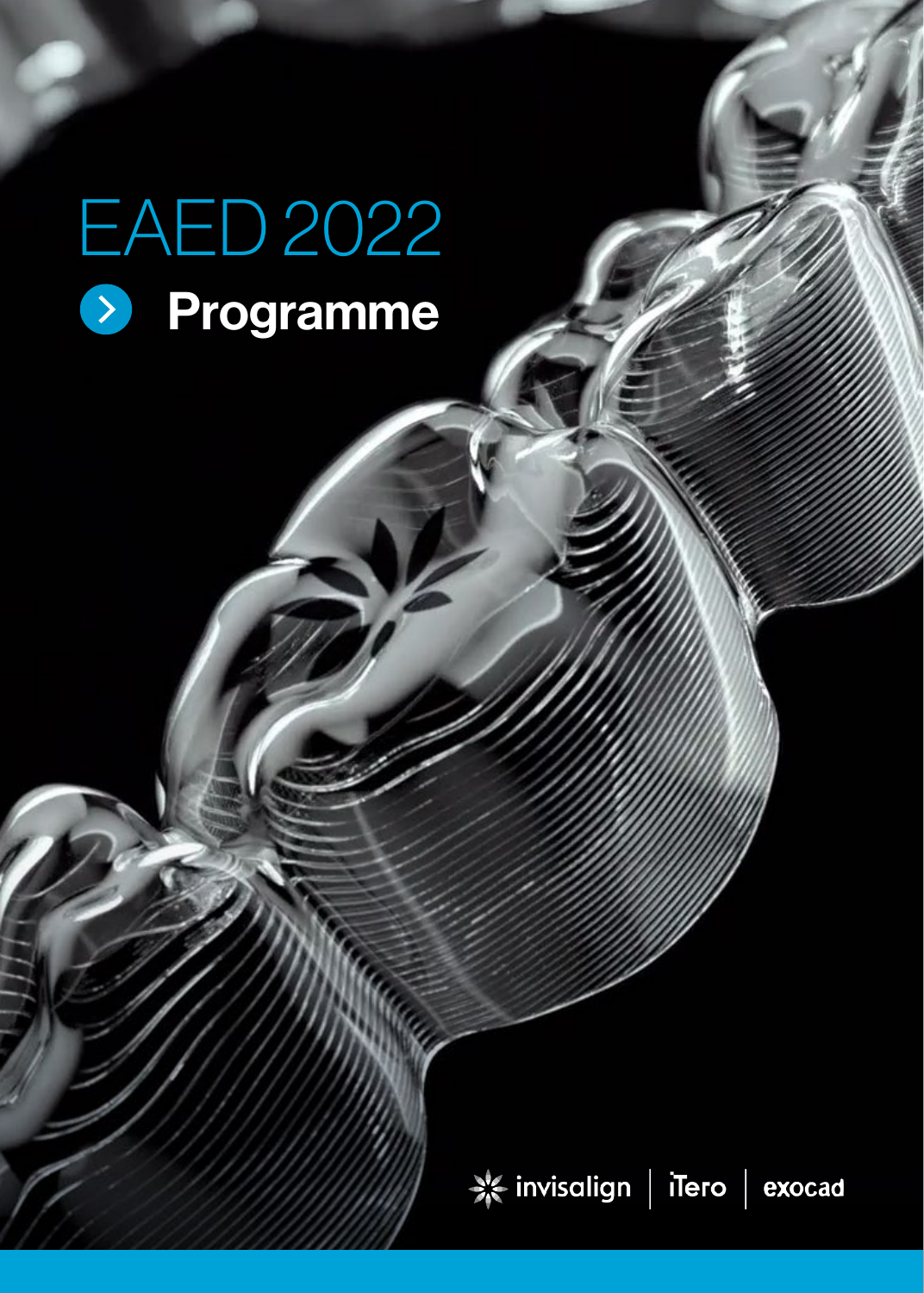

# Dental care & workflow are evolving.

Embrace the digital journey with solutions designed around your practice.

- $\bullet$  Make tooth alignment an essential part of your restorative treatment
- **Minimally invasive approach to ensure** long lasting aesthetic and functional results
- **Digital patient centricity, accompany** your patients in their dental restorative journey

Find us at the EAED 2022 at Palais de la Bourse, 17 Pl. de la Bourse, 33076 Bordeaux, France

 $\leq$  invisalign | iTero | exocad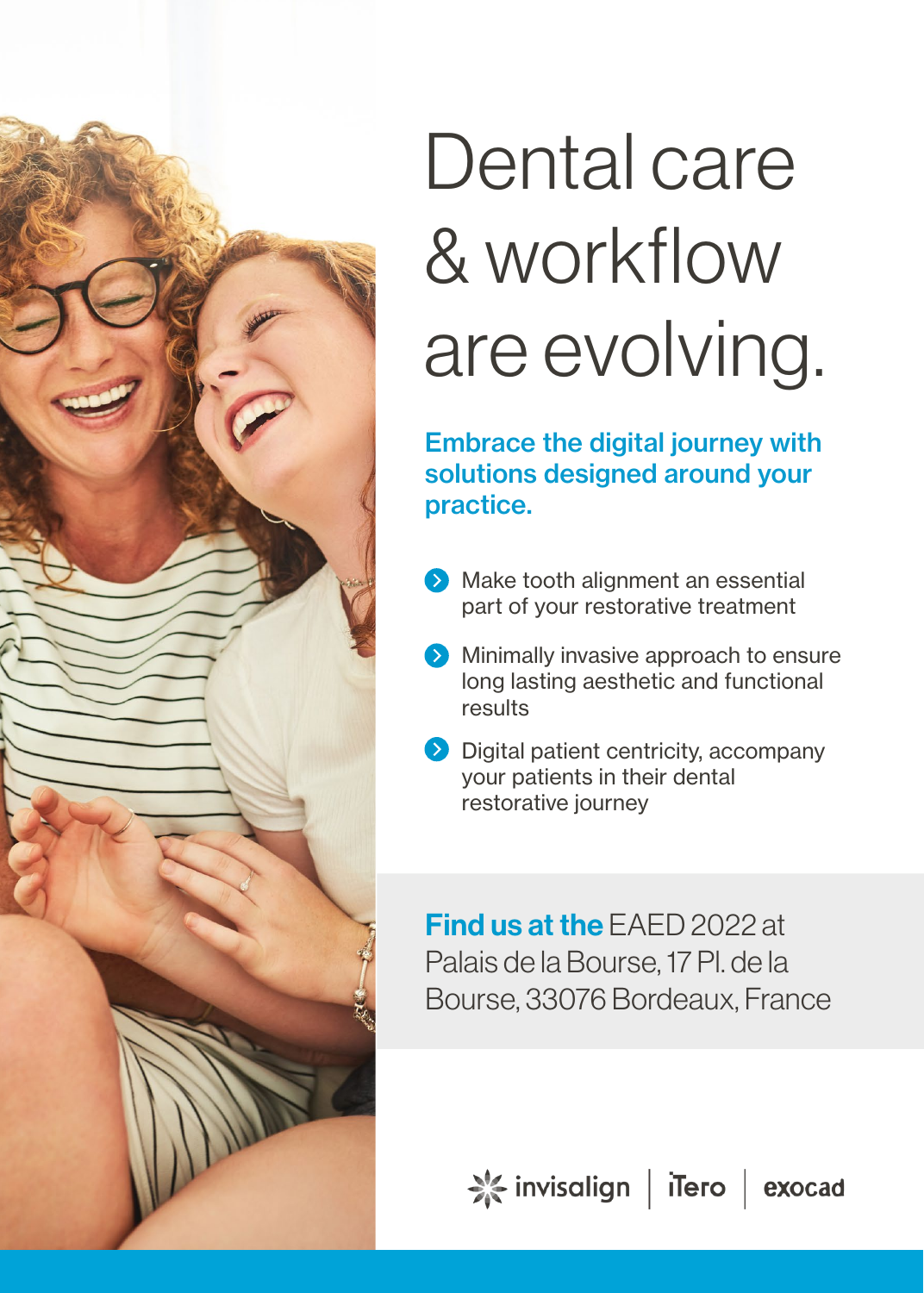### Join our workshop

Expand your comprehensive capabilities with the Invisalign System & Practice Digitalization from treatment planning to restorative treatment

#### Join us at the EAED Congress in Bordeaux on May 27 for the Align Technology workshop.

Your role is key to your patients' long-term oral health. That includes considering issues affecting the whole mouth, including malocclusion. Restorative and orthodontic outcomes alike can be improved with integrated Invisalign treatment. First launched in the Europe, Middle East, and Africa (EMEA) region in 2016 as a 20-stage aligners treatment, the Invisalign Go system is designed for general dentists to integrate tooth alignment into restorative/ comprehensive dental care.

The Invisalign Go clear aligner system is an effective treatment option for adult patients to treat mild to moderate malocclusions. It uses the patented technology, combining Invisalign SmartTrack material, SmartForce features and Smart Stage technology, allowing more predictable results<sup>1</sup>.

Clear aligners are not only an effective treatment for malocclusion, they're also an ideal way to offer minimally invasive care as part of ortho-restorative workflows. A corrected bite promotes the ideal environment for precise, reliable results, with no need for aggressive tooth reduction.

More and more dentists are choosing Align Technology as their indispensable partner, using alignment as part of their comprehensive treatment plans, and seeing the benefits. From improved periodontal/gingival health2 to proven predictable results<sup>3</sup>, all by using a convenient, comfortable solution for patients.

For additional information about the Invisalign system or to find an Invisalign doctor in your area, please visit www.invisalign.com



1 Compared to Invisalign aligners previously made from single-layer (EX30) material.

2. Patients treated with Invisalign clear aligners have better periodontal/gingival health than patients treated with fixed appliances.AzaripourAet al.<br>Braces versus Invisalign: gingival parameters and patient satisfaction 3. Wheeler et al. Effect of aligner material on orthodontic tooth movement. Journal ofAligner Orthodontics, 2017.1(1): 21-27.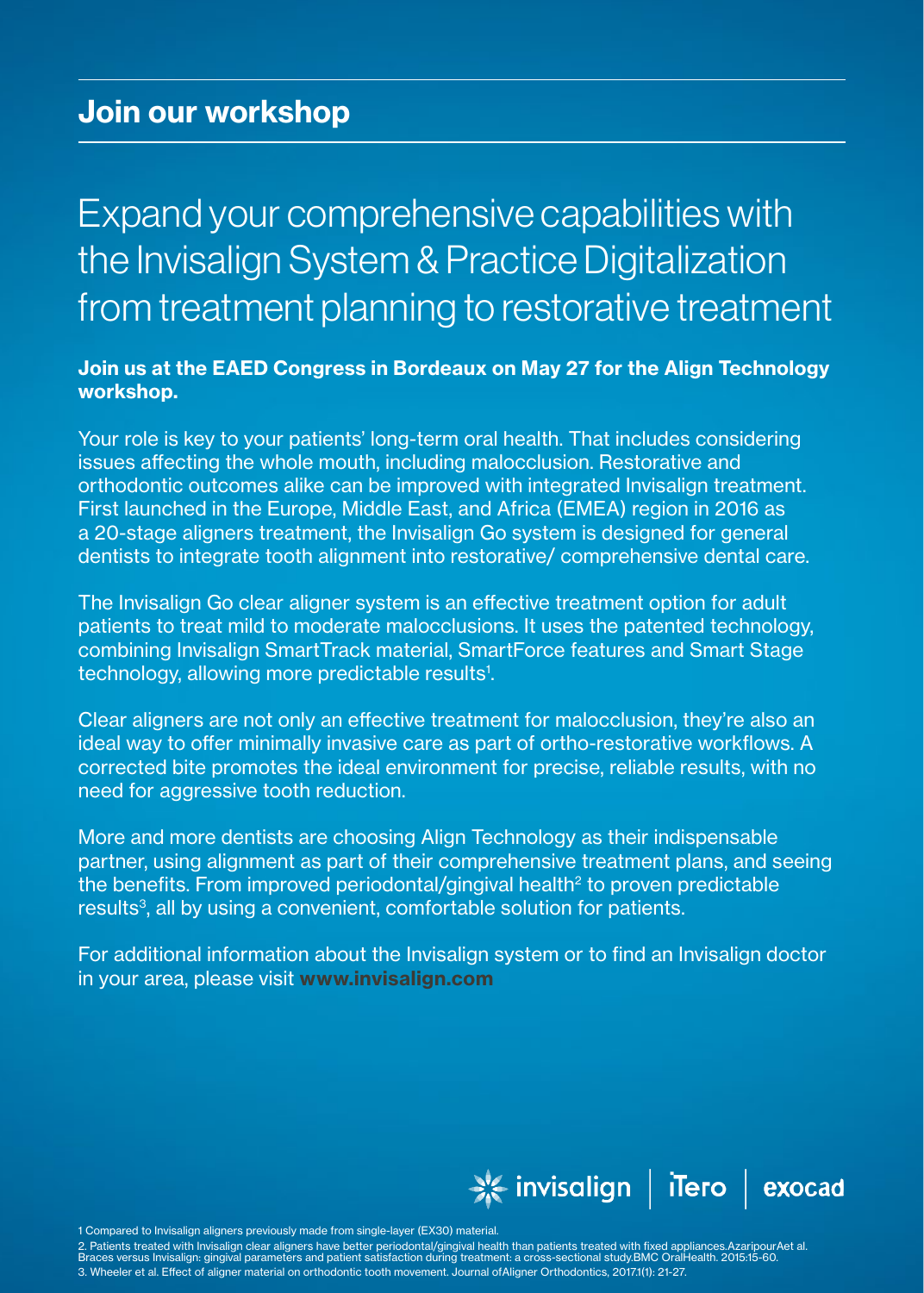### Our speakers

Recognized dental professionals will speak about different applications of the Invisalign system and the iTero scanners in improving processes and workflows in a dental practice while achieving less invasive and more durable outcomes – along with improving patient communication, educating, and helping them visualize their treatment goals. Technological advancements are changing the way that dental practices operate, and we believe that dental practitioners' access to the best tools to tackle the digital challenge will greatly benefit the patient.



#### Dr. Corinne Attia

Graduated from the Faculty of odontology of Lyon. Former adjunct of the hospitals of Lyon in dental prosthesis.

Holds a certificate of studies in implantology from the Rhône Alpes University College of Oral Implantology and holds the European Certificate of clinical Competence in Laser Assisted Dental Surgery from the Faculty of Odontology of Paris. Graduated from the Academy of Smiles.



#### Dr. Michaela Sehnert

Michaela A. Sehnert, DMD, is a general dentist working in a Private Practice in Halle, Germany. Graduated on the top on her class from the University of Leipzig in Germany, she is very focused in offering a comprehensive dentistry approach to her patients of all ages, kids, teenagers, and adults. Using clear aligner therapy since 2017, her daily practice is focused on non – and minimally invasive treatment utilizing a complete digital "state of the art" workflow.

She has been one of the most successful dentists integrating clear aligners in her comprehensive dental practice in Europe.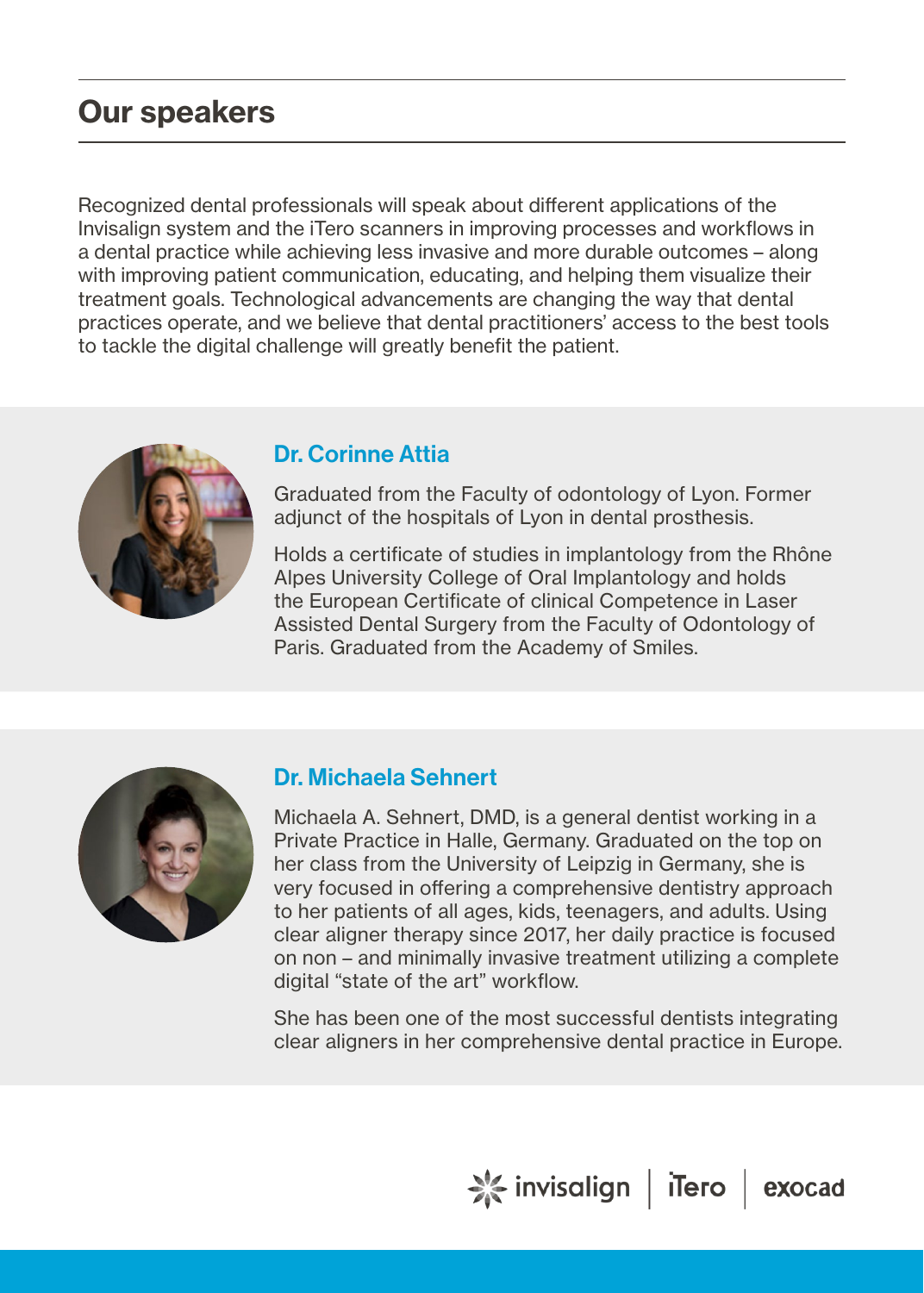#### Dental alignment and contemporary dentistry: the winning duo

#### Dr. Corinne Attia

Dental alignment as a preamble to our restorative treatments allows us to simplify, optimize and sustain our clinical results.

This multidisciplinary, modern and minimally invasive dentistry respects or restores aesthetic, functional, structural and biological criteria and allows us to integrate precious digital tools into our general practice.

How digital tools engage your patients and excites your team. Transforming Treatment planning for good.

#### Dr. Michaela Sehnert

Modern dentistry allows us to treat our patients in a digital way that allows a more minimal invasive and faster treatment.

In our clinic, my team and I use different digital tools to help our patients understand all the changes that are possible to do, transforming the treatment journey to their dream smiles in an exciting and emotional experience. Digital tools engage and educate our patients in an easy and understandable way. In addition to make the workflow in our clinic organic and smoother.

Treatments become more precise, and treatment planning is more predictable than ever. Whether Alignment will be combined with Restorative work or bonding after or helps to create a stable occlusion or better oral situation for our patients to keep oral hygiene.

Invisalign is a phase in the comprehensive treatments that changes for good the whole approach of our planning.

☆ invisalign | iTero | exocad